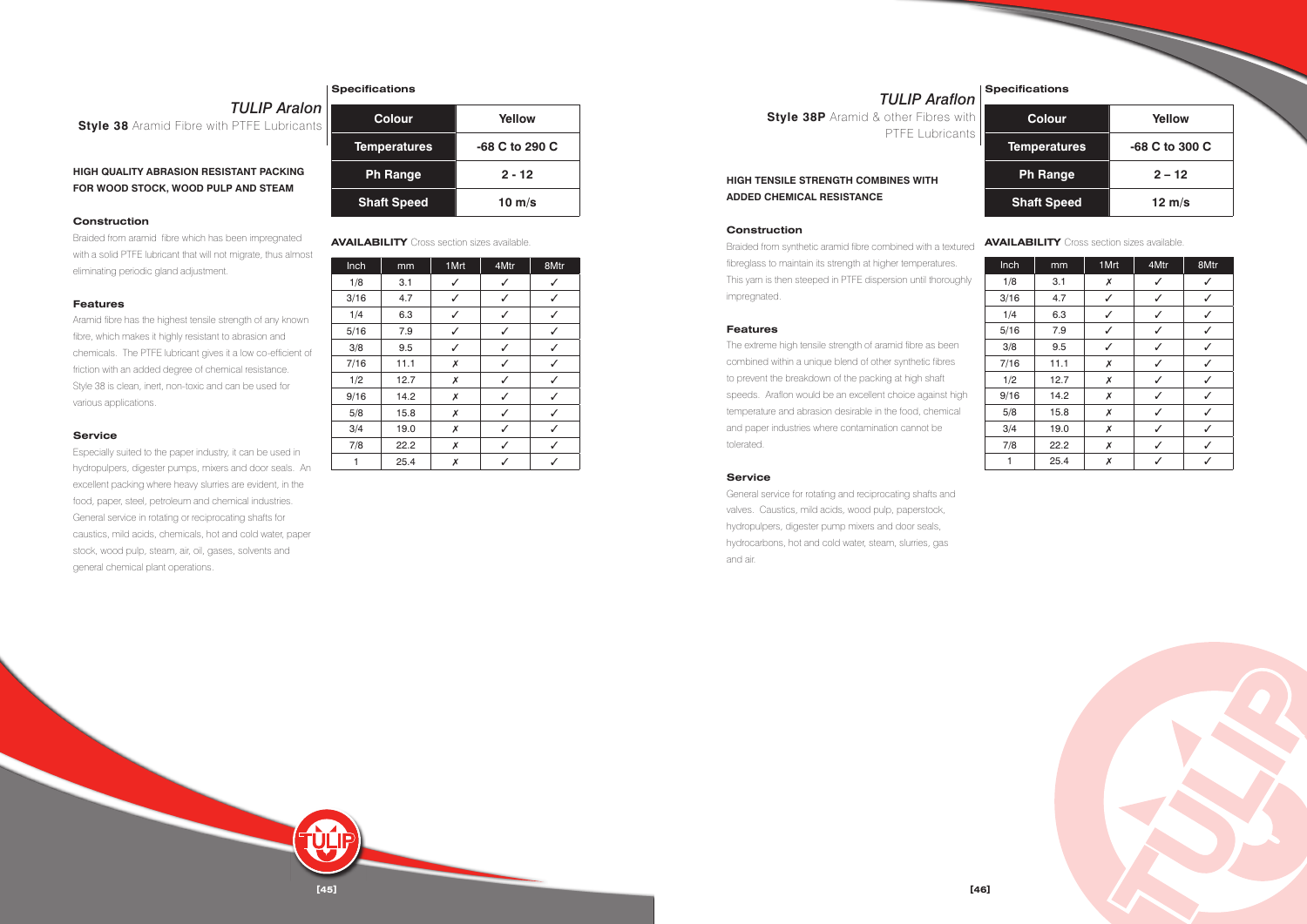**[47]**

**IDEAL FOR THE FOOD AND CHEMICAL INDUSTRY UNSURPASSED AS A VALVE PACKING**

#### **Construction**

Braided from yarn made entirely from long fibres of pure PTFE.

#### **Features**

Puralon 40 has an extremely low coefficient of friction and is self lubricating. The packing is vacuum impregnated with PTFE dispersion, which reduce permeability and increases resistance to gases and low viscosity liquids. Puralon 40 maintains its volume under working conditions as there are no excessive lubricants to migrate, thus almost completely eliminating gland followup. Puralon 40 is non toxic and inert to most chemicals.

*TULIP Puralon* **Style 40 White Pure PTFE** 

#### **Service**

Mainly used in the food and chemical industries for reciprocating rods, slow moving centrifugal pumps, expansion joints and all types of valves against solvents, hot and cold acids, strong caustics and refrigerants, where a lubricant other than PTFE is not acceptable.

#### **Specifications**

| $\frac{1}{2}$ | <b>Colour</b>               | White             |
|---------------|-----------------------------|-------------------|
|               | Temperatures (valve)        | $-240$ C to 300 C |
|               | <b>Temperatures (pumps)</b> | $-240$ C to 260 C |
|               | <b>Ph Range</b>             | $0 - 14$          |
|               | <b>Shaft Speed</b>          | $4 \text{ m/s}$   |

| Inch | mm   | 1 Mrt | 4Mtr | 8Mtr |
|------|------|-------|------|------|
| 1/8  | 3.1  | ✓     | ✓    |      |
| 3/16 | 4.7  | ✓     | ✓    | ✓    |
| 1/4  | 6.3  | ✓     | ✓    | ✓    |
| 5/16 | 7.9  | ✓     | ✓    | ✓    |
| 3/8  | 9.5  | ✓     | ✓    | ✓    |
| 7/16 | 11.1 | Х     | J    | ✓    |
| 1/2  | 12.7 | Х     |      |      |
| 9/16 | 14.2 | Х     | J    |      |
| 5/8  | 15.8 | Х     | ✓    |      |
| 3/4  | 19.0 | Х     | ✓    |      |
| 7/8  | 22.2 | Х     | ✓    |      |
| 1    | 25.4 | Х     |      |      |

**AVAILABILITY** Cross section sizes available.

*TULIP Puralon L* **Style 40L** White Prelubricated Pure PTFE

Note: Avoid overheating the surface in contact with the shaft by careful fitting and use of minimum gland pressure.

# **IDEAL FOR HIGH SPEED SHAFTS IN THE FOOD AND CHEMICAL INDUSTRIES**

#### **Construction**

Braided from a pre-lubricated pure PTFE yarn, this unique patented yarn has undergone a special expanded process, impregnated with PTFE dispersion and an inert lubricant.

#### **Features**

Puralon 40L has an extremely low co-efficient of friction and is self lubricating. It is non-toxic, inert to most chemicals and is an excellent choice for the food and chemical industries where contamination is not tolerated.

#### **Service**

Suitable for centrifugal and reciprocating pumps, valves and any application where low co-efficient of friction is essential for higher surface speeds without charing or glazing. Excellent for use against hot and cold water, steam, hot and cold oils, air, strong acids and alkalis, hydrocarbon, solvents, foodstuffs, gas and all chemical applications except molten alkali metals and high temperature fluorine.

| <b>Colour</b>       | White             |
|---------------------|-------------------|
| <b>Temperatures</b> | $-240$ C to 260 C |
| <b>Ph Range</b>     | $0 - 14$          |
| <b>Shaft Speed</b>  | $6 \text{ m/s}$   |

| Inch | mm   | 1Mrt | 4Mtr | 8Mtr |
|------|------|------|------|------|
| 1/8  | 3.1  | ✓    | ✓    | ✓    |
| 3/16 | 4.7  | ✓    | ✓    | ✓    |
| 1/4  | 6.3  | ✓    | ✓    | ✓    |
| 5/16 | 7.9  | ✓    | ✓    |      |
| 3/8  | 9.5  | ✓    | ✓    |      |
| 7/16 | 11.1 | Х    | ✓    | J    |
| 1/2  | 12.7 | Х    | ✓    |      |
| 9/16 | 14.2 | Х    | ✓    | ✓    |
| 5/8  | 15.8 | Х    | ✓    | ✓    |
| 3/4  | 19.0 | Х    | ✓    | ✓    |
| 7/8  | 22.2 | Х    | ✓    |      |
| 1    | 25.4 | Х    | ✓    |      |



**Availability** Cross section sizes available.

**Specifications**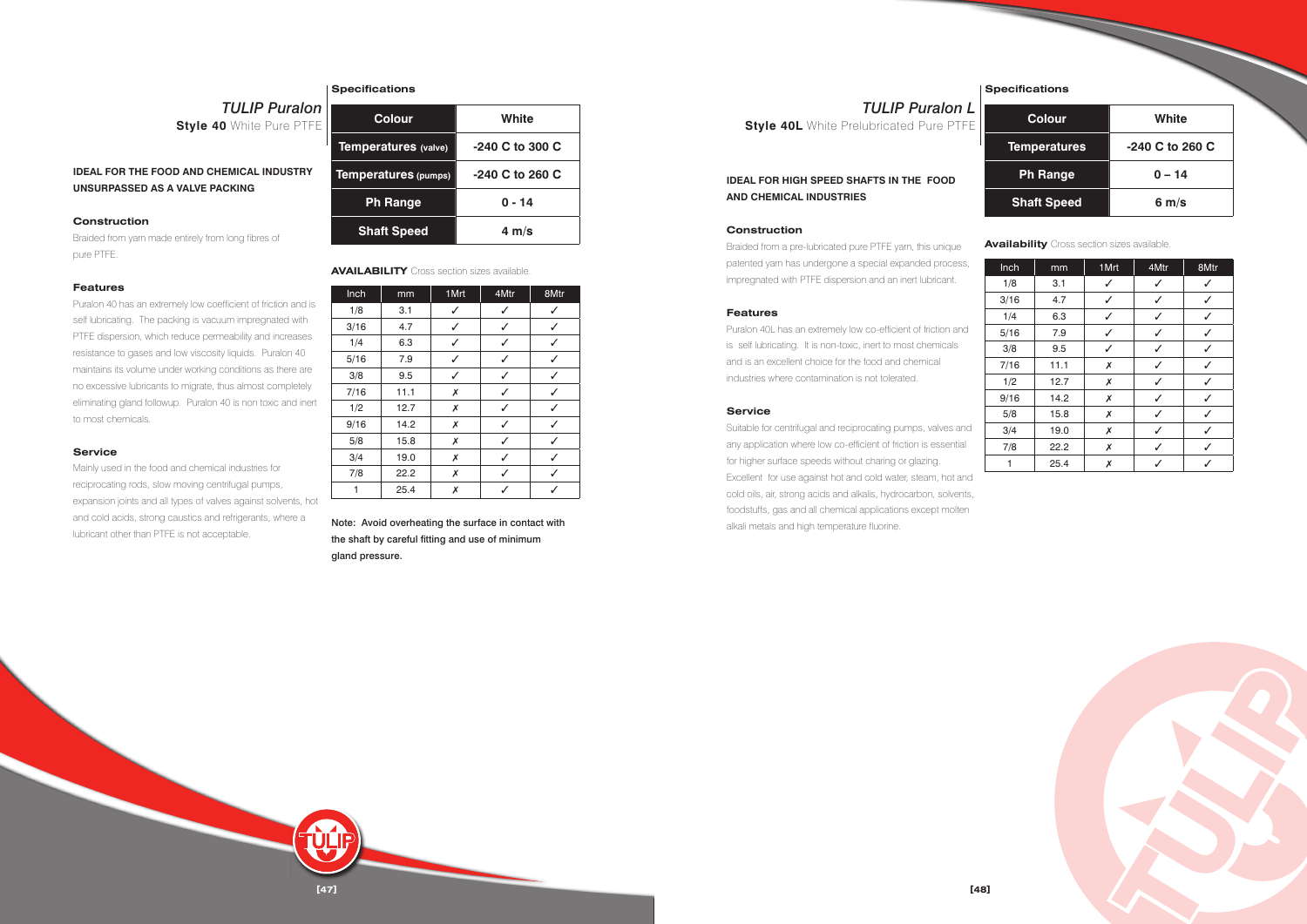**[49]**

# **HIGH QUALITY GENERAL PURPOSE PUMP AND VALVE PACKING IDEAL FOR ALL TYPES OF INDUSTRIES**

### **Construction**

Braided from the highest quality graphite in a PTFE matrix to control graphite migration, plus a proprietary high temperature lubricant.

#### **Features**

A graphite filled PTFE yarn which has undergone a special expanded process making it the most resilient form of PTFE packing. Due to this special process the graphite is evenly dispersed forming a completely homogenous yarn. High thermal conductivity and a low coefficient of friction are characteristics of this packing, which ensures low operating temperatures and stable conditions after start up in pumping applications.

#### **Service**

Ideal for applications in the chemical industry, pump and paper mills, steel mills, petrochemical plants and refineries. All reciprocating and rotary services including steam valves, boiler feedpumps, and other difficult areas. Unaffected by most chemicals with the exception of strong oxidising mediums.

### **Specifications**

| <b>Colour</b>       | <b>Black</b>     |
|---------------------|------------------|
| <b>Temperatures</b> | to 288 C         |
| <b>Pressure</b>     | <b>100 bar</b>   |
| <b>Ph Range</b>     | $0 - 14$         |
| <b>Shaft Speed</b>  | $15 \text{ m/s}$ |

| Inch | mm   | 1 Mrt | 4Mtr | 8Mtr |
|------|------|-------|------|------|
| 1/8  | 3.1  |       | ✓    |      |
| 3/16 | 4.7  | ✓     | J    | ✓    |
| 1/4  | 6.3  | ✓     | ✓    | ✓    |
| 5/16 | 7.9  | ✓     | ✓    | ✓    |
| 3/8  | 9.5  | ✓     | ✓    | ✓    |
| 7/16 | 11.1 | Х     | ✓    | J    |
| 1/2  | 12.7 | Х     | J    |      |
| 9/16 | 14.2 | Х     | J    |      |
| 5/8  | 15.8 | Х     |      |      |
| 3/4  | 19.0 | Х     | ✓    | ✓    |
| 7/8  | 22.2 | Х     | ✓    | ✓    |
| 1    | 25.4 | Х     | ✓    |      |

**Availability** Cross section sizes available.

*TULIP Graftek*

|                                  |  | <b>IULIP Graftek</b> |
|----------------------------------|--|----------------------|
| <b>Style 40GFO</b> Graphite PTFE |  |                      |

# **AN ECONOMICAL PACKING SUITABLE FOR MARINE AND FOOD APPLICATIONS**

#### **Construction**

Manufactured from pure graded Flax Yarn which has been steeped in PTFE lubricant, then braided and coated in more PTFE to ensure a uniform impregnation of lubricants. The yarn is free from raw, coarse or short fibres to ensure a uniform high quality product.

#### **Features**

An excellent low cost, non-contaminating product of high quality where low temperatures and medium shaft speeds are prevalent.

#### **Service**

General service in rotating and reciprocating applications in cold water, brine, and mild chemicals in the marine and food industries. Excellent in marine stern glands and rudder posts.

| <b>Colour</b>       | White            |
|---------------------|------------------|
| <b>Temperatures</b> | to 120 C         |
| <b>Ph Range</b>     | $4 - 10$         |
| <b>Shaft Speed</b>  | $10 \text{ m/s}$ |

| Inch | mm   | 1Mrt | 4Mtr | 8Mtr |
|------|------|------|------|------|
| 1/8  | 3.1  | ✓    | ✓    | J    |
| 3/16 | 4.7  | ✓    | ✓    | ✓    |
| 1/4  | 6.3  | ✓    | ✓    | ✓    |
| 5/16 | 7.9  | ✓    | ✓    |      |
| 3/8  | 9.5  | ✓    | ✓    |      |
| 7/16 | 11.1 | Х    | ✓    |      |
| 1/2  | 12.7 | Х    | ✓    |      |
| 9/16 | 14.2 | Х    | ✓    | J    |
| 5/8  | 15.8 | Х    | ✓    | ✓    |
| 3/4  | 19.0 | Х    | ✓    | ✓    |
| 7/8  | 22.2 | Х    | ✓    |      |
| 1    | 25.4 | Х    | J    |      |



**Availability** Cross section sizes available.

# *TULIP Marinelon* **Style 42** PTFE - FLAX

**Specifications**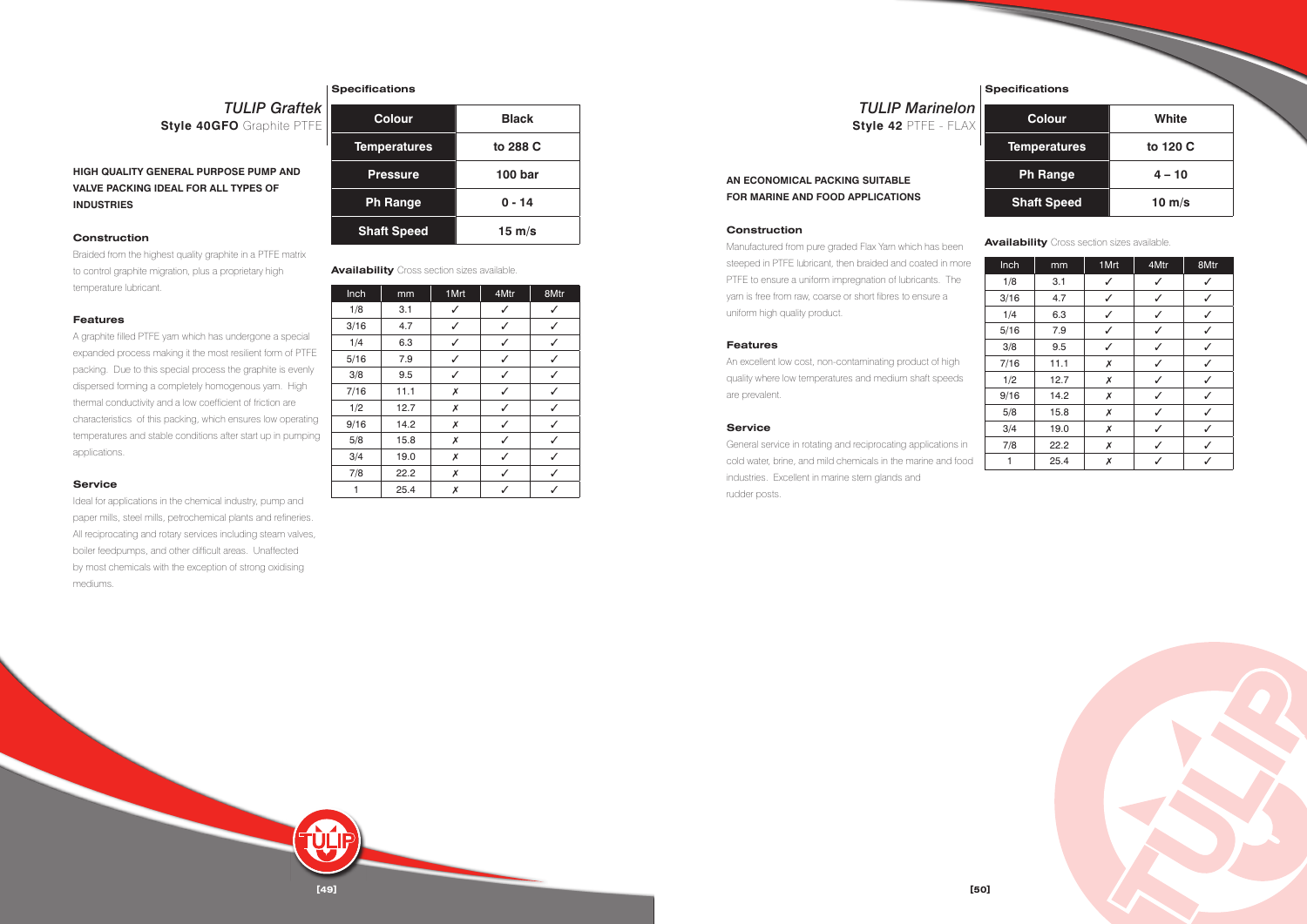**[51]**

# **FOR EXTREME HIGH TEMPERATURE AND CHEMICALS**

#### **Construction**

Braided from pure high tensile graphite filament yarns.

#### **Features**

Excellent low friction, high temperature pump and valve packing. Style 47 is also chemically inert, non toxic and capable of withstanding the most severe extremes of temperatures and the majority of chemicals.

#### **Service**

General service rotary and reciprocating applications in power stations, steel and chemical industries, petrochemical operations and covers the requirements of almost all applications including valves, centrifugal pumps, boiler feed pumps and expansion joints. (Not for fuming nitric acid or fluorine).

# *TULIP Puragraph* **Style 47**

#### **Specifications**

| <b>Colour</b>                                | <b>Black</b>     |  |
|----------------------------------------------|------------------|--|
| <b>Temperatures</b><br>(oxidising atmos)     | to 430 C         |  |
| <b>Temperatures</b><br>(non-oxidising atmos) | -240 C to 2000 C |  |
| <b>Ph Range</b>                              | 0 - 14           |  |
| <b>Shaft Speed</b>                           | $15 \text{ m/s}$ |  |

| Inch | mm   | 1 Mrt | 4Mtr | 8Mtr |
|------|------|-------|------|------|
| 1/8  | 3.1  | X     | ✓    |      |
| 3/16 | 4.7  | Х     | ✓    |      |
| 1/4  | 6.3  | Х     | ✓    | ✓    |
| 5/16 | 7.9  | Х     | ✓    | ✓    |
| 3/8  | 9.5  | Х     | ✓    | ✓    |
| 7/16 | 11.1 | Х     | ✓    |      |
| 1/2  | 12.7 | Х     | J    |      |
| 9/16 | 14.2 | Х     |      |      |
| 5/8  | 15.8 | Х     | ✓    |      |
| 3/4  | 19.0 | Х     |      |      |
| 7/8  | 22.2 | Х     | J    |      |
| 1    | 25.4 | Х     |      |      |

**AVAILABILITY** Cross section sizes available.

#### **GENERAL PURPOSE PUMP AND VALVE PACKING**

### **Construction**

Braided from continuous filament synthetic yarns steeped in special formulations of high temperature lubricants and coated in graphite.

#### **Features**

Excellent general service packing. The high temperature lubrication formulation makes all the difference. The ductile nature of the packing prevents wicking and provides superior sealability, especially in multi-purpose medium to high pressure applications.

#### **Service**

General service on rotary and reciprocating equipment, compressors and door seals for hot and cold water, steam, oil, gas, air, mild acids and alkalines.

# *TULIP Graphite Synthetic* **Style 48G**

**Specifications**

| <b>Colour</b>       | <b>Black</b> |
|---------------------|--------------|
| <b>Temperatures</b> | to 290 C     |
| <b>Ph Range</b>     | $4 - 10$     |
| <b>Shaft Speed</b>  | 10 $m/s$     |

| Inch | mm   | 1Mrt | 4Mtr | 8Mtr |
|------|------|------|------|------|
| 1/8  | 3.1  | ✓    | ✓    | J    |
| 3/16 | 4.7  | ✓    | ✓    | ✓    |
| 1/4  | 6.3  | ✓    | ✓    | ✓    |
| 5/16 | 7.9  | ✓    | ✓    |      |
| 3/8  | 9.5  | ✓    | J    |      |
| 7/16 | 11.1 | Х    | ✓    | J    |
| 1/2  | 12.7 | Х    | ✓    |      |
| 9/16 | 14.2 | Х    | ✓    | ✓    |
| 5/8  | 15.8 | Х    | ✓    | ✓    |
| 3/4  | 19.0 | Х    | ✓    | ✓    |
| 7/8  | 22.2 | Х    | ✓    |      |
| 1    | 25.4 | Х    | ✓    |      |



**Availability** Cross section sizes available.